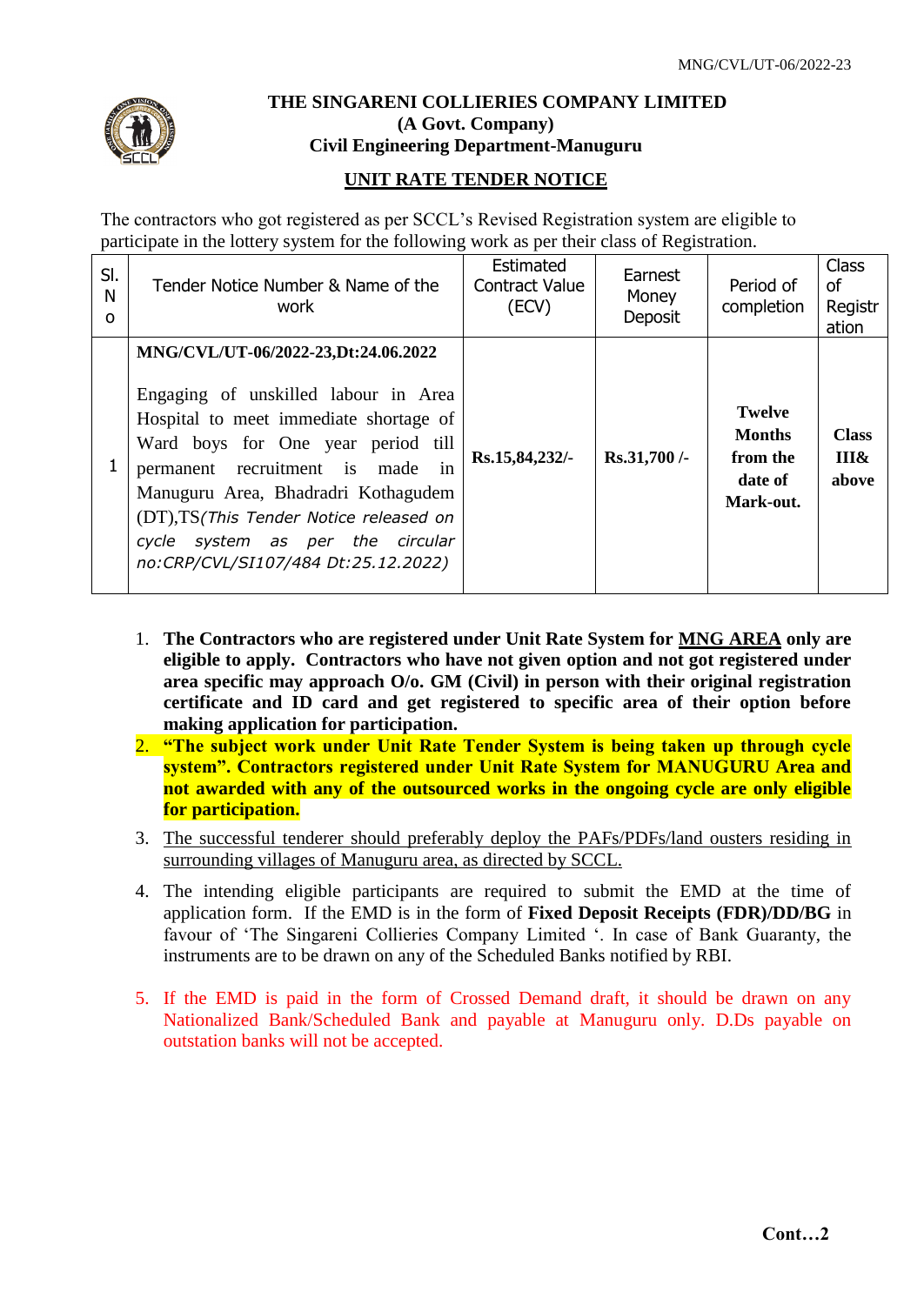- 6. The FDR so submitted should be valid for a minimum period of 120 Days from the date of draw of the tenders. The same shall be extended by the successful tenderer for the duration of the contract till Earnest Money is refunded.
- 7. The undersigned reserves the right cancel/withdraw whole of part of the above mentioned work without assigning reasons what so ever.
- 8. The Eligible Registered contractors intending to participate shall submit application in the prescribed format, on or before **13.07.2022** by **12.00** Noon **at Office of AGM (Civil)/MNG.**
- 9. The contractor should produce identity card and copy of experience certificate of works carried out along with the application.
- 10. The lottery will be conducted on **14.07.2022 at 4.00PM** in the office of General Manager, MNG among the eligible contractors.
- 11. The successful contractors shall start the work within 2 weeks positively, failing which they will not be consider for lottery for further works till the works earlier allotted are started and substantial progress is shown on the work
- 12. The class-IV contractors will be eligible to participate Unit Rate System for works up to Rs.5.00 Lakhs only and for works more than Rs.5.00 Lakhs Class-IV contractors will not be allowed.
- 13. The schedule of approximate quantities is available at **The Office of AGM (Civil)/MNG** for ready perusal.
- 14. The contractor / bidder should have an independent P.F code Number allotted by Asst/Regional commissioner.
- 15. It is mandatory for the contractor to cover contract labour under provision of CMPF scheme or EPF scheme as the case may be and its proper implementation. (Vide Ref.No CRP/PER/IR/C/086/583 Dt:09.05.2020 Percentage of Employee's contribution (Pension 7% + CMPF  $12\%$  =19%) and percentage of Employer's Contribution (Pension  $7\%$  + CMPF  $12\%$  + Administrative charges  $0.72\%$  =19.72%))
- 16. OPD/ Indoor medical treatment will be offered to the out sourcing workmen in Company's Hospitals/dispensaries free of cost (excluding spouse or any dependents) to the extent of availability of medicines, pathological examination and other surgical treatment and they will not be allowed to get treatment in other than Company's hospital/ dispensaries (no referral cases).
- 17. The liability for payment of compensation (as per Workmen Compensation Act) to the contract labour for personal injury caused by accident arising out of and in the course of employment will rest on SCCL. However, the contractor has to produce necessary documentary evidence of having engaged the injured workmen on the work and the cause of accident is not due to his negligence etc.